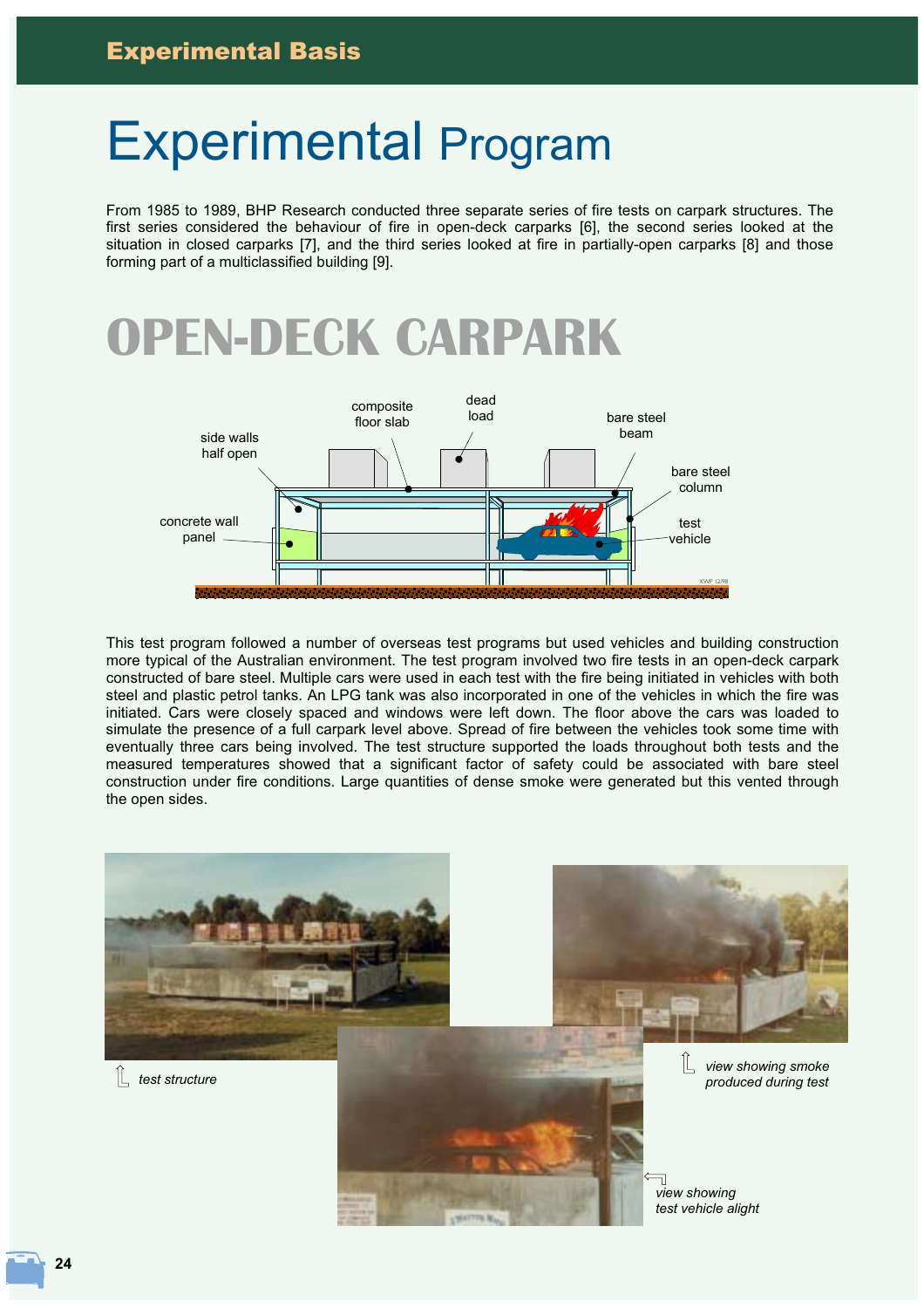# **CLOSED CARPARK**



A series of nine tests were conducted in a closed carpark. The tests were conducted using the same test structure as for the open-deck tests but the side walls were closed and a sprinkler system fitted. Again, bare steel members were used. The majority of tests were conducted with five cars within the test structure with a spacing of 400-500 mm between vehicles. In each test, the fire was initiated in a large sedan with either a plastic or steel fuel tank. Tests were conducted with and without sprinklers.

The tests demonstrated that without a functioning sprinkler system, the fire will spread to other vehicles with very large quantities of dense toxic smoke being generated. Not only will this expose occupants to lifethreatening smoke but visibility will be rapidly reduced. In contrast, the tests where the sprinklers operated automatically resulted in suppression of the fire, no spread to adjacent vehicles, a greatly reduced volume of smoke, and a significant reduction in the toxicity of the smoke. It was on the basis of these findings that the BCA provision for closed carparks to be protected with sprinklers if more than 40 cars were accommodated was incorporated.



It was also found that with a functioning sprinkler system, the temperature of the steel beams and columns was low (less than 100°C) and therefore it was concluded that in a sprinklered closed carpark. no protective coating is required for the structural steelwork

 $L$  test structure





view inside test structure showing vehicles before test



view outside test structure showing thick smoke produced during test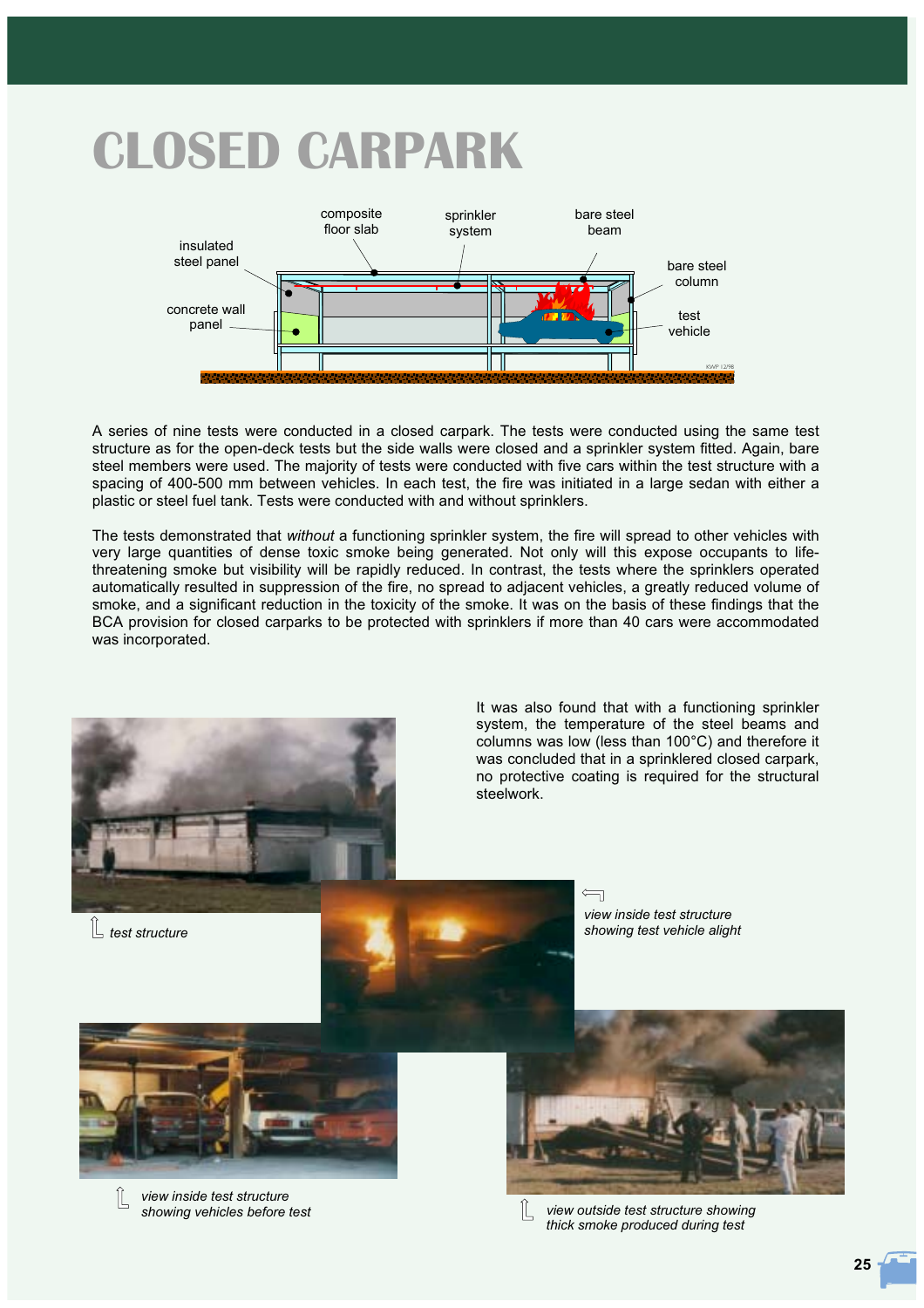# **PARTIALLY OPEN CARPARK**



A series of tests were conducted with the side wall partially open. These tests were initiated in order to observe the effect of burning cars in a carpark with ventilation conditions between those of the open-deck and closed carparks previously tested. Three of these tests were conducted with vehicles and a further eleven using trays of fuel and a fuel tank to gain a better understanding of the effect of various ventilation conditions. Of particular interest was the rate of the spread of the fire and the conditions created within the carpark. The building structure used for the tests was identical to that used for the open-deck and closed carpark tests with the exception that a small office was constructed above the carpark as these tests were also used as part of a research project on fire in multiclassified buildings. These tests found that fire could spread rapidly in a partially-open situation with large amounts of smoke being generated. It is considered therefore that such carparks should be treated as closed carparks. The smoke associated with the burning of a 60 litre plastic tank of petrol is shown below and serves to illustrate that smoke from a significant carpark fire may present a major hazard to life.

 $\overline{\mathcal{L}}$ 



inside test structure

3 storey building

26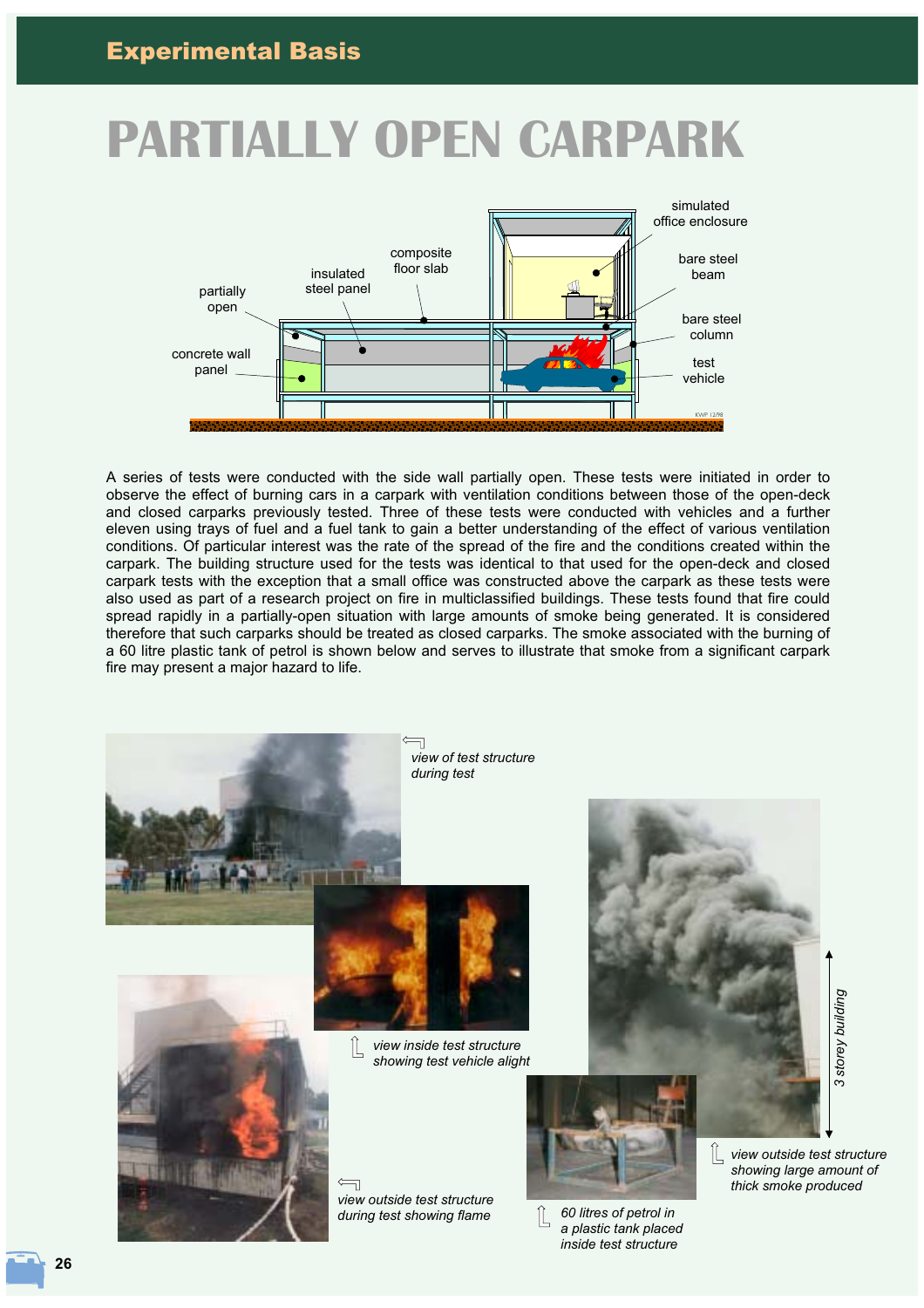# **CARPARK IN MULTICLASSIFIED BUILDING**



A series of tests were conducted to study the situation where a carpark is located below levels of another class of building. The multiclassified building in this case was the carpark structure used for the carpark tests with an office level directly above the opening to the carpark. The carpark tests conducted were those described previously for the partially open carpark situation. The office above the carpark was furnished as an office and was penetrated by bare steel columns from the carpark below. No edge spandrel was provided at the edge of the floor between the carpark and the office. Conditions within both the carpark and office were monitored throughout the tests. In addition to the carpark tests, an office fire test was conducted. The testing demonstrated that adequate separation of the storeys will be achieved even when the floors are penetrated by bare steel members. The tests also illustrated that the effects of a fire in one storey are only experienced in the storey(s) above the fire, and that there is no threat to the storey(s) below the fire. The temperatures attained by the steel members in the enclosure of fire origin were a function of the fire temperatures in that enclosure. However, the effect of the fire on the steel members in the adjacent enclosure was negligible. It was concluded that the *support of another part* provisions of the BCA (the requirement for the supporting construction to have equal fire resistance to that which it supports) are not appropriate to structural members in different enclosures

In addition to the test program, research was undertaken into the risks associated with multiclassified buildings incorporating carparks with bare steel members, and this work forms the basis for the alternative solutions presented earlier in this publication.

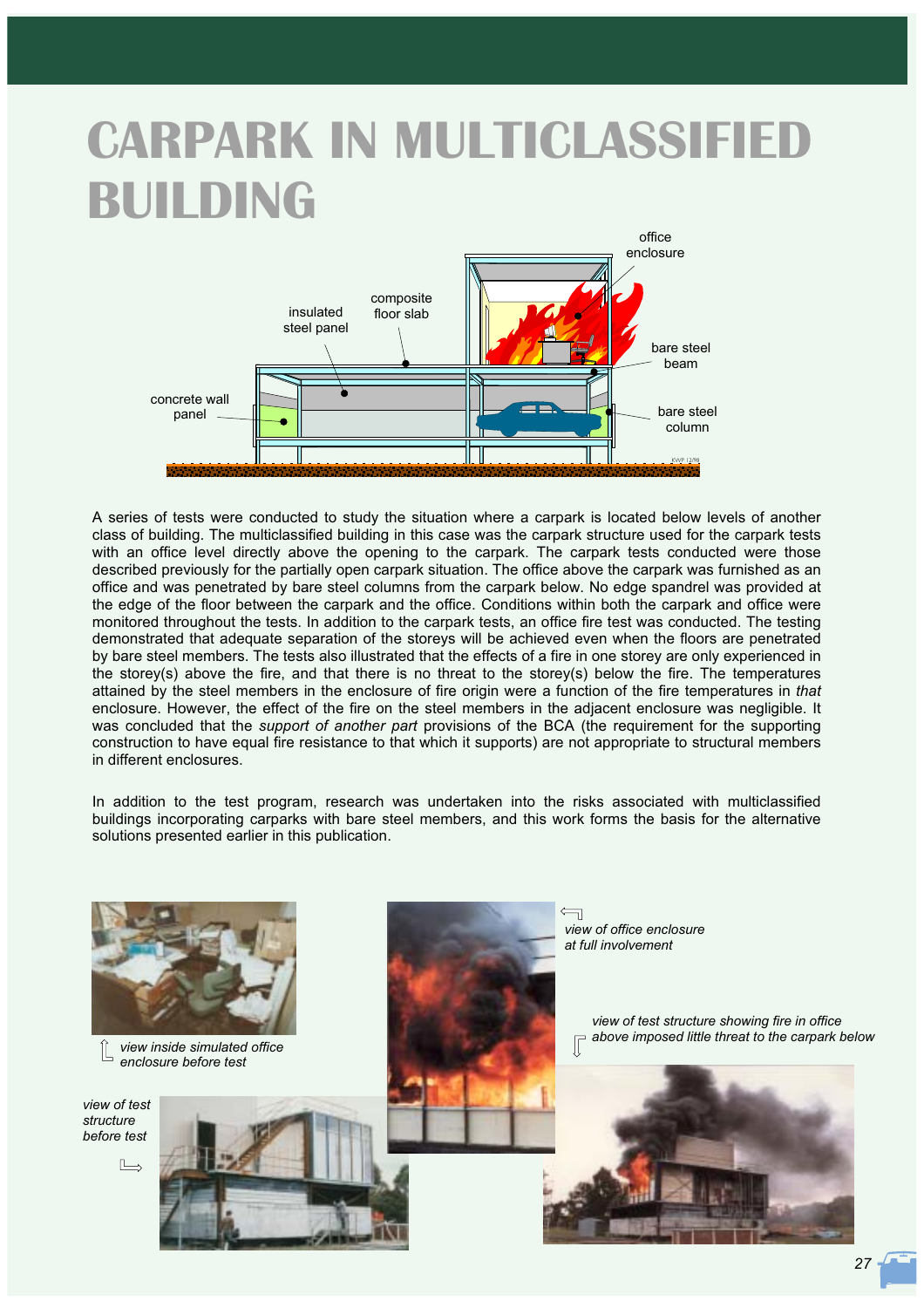### **Research Outcome**

As a result of this and other research into fires in carparks, significant amendments were introduced into the BCA at various stages. Clauses 3.9, 4.2 and 5.2 were introduced into Specification C1.1 of BCA90 [2] to give new requirements for open-deck or sprinklered carparks. The research into carparks in multiclassified buildings resulted in amendments to the BCA96 [3]-specifically Clause 2.2 of Specification C1.1 fire protection for support of another part. It also resulted in further modifications to Clauses 3.9, 4.2 and 5.2, and the introduction of Clause 11 into Specification E1.5. All of these changes have been incorporated in BCA 2005 [10]

| <b>SPECIFICATION C1.1</b> |                               |                                                                                                                            |                                                                                                 |                                                    |
|---------------------------|-------------------------------|----------------------------------------------------------------------------------------------------------------------------|-------------------------------------------------------------------------------------------------|----------------------------------------------------|
| 2.2                       |                               | Fire protection for a support of another part                                                                              |                                                                                                 |                                                    |
|                           |                               | Where a part of a building required to have an FRL depends<br>upon direct vertical or lateral support from another part to |                                                                                                 |                                                    |
| maintair                  | <b>SPECIFICATION C1.1</b>     |                                                                                                                            |                                                                                                 |                                                    |
| (i)<br>ha<br>pr<br>if I   | 3.9<br>Carparks               |                                                                                                                            |                                                                                                 |                                                    |
| (ii)<br><b>SL</b><br>th   | Table 3.9                     |                                                                                                                            |                                                                                                 |                                                    |
| (A                        |                               | <b>REQUIREMENTS FOR CARPARKS</b>                                                                                           |                                                                                                 |                                                    |
| (B<br>(iii)<br>be         | <b>Building element</b>       |                                                                                                                            | FRL (not less than)                                                                             |                                                    |
| (A<br>or                  |                               | <b>SPECIFICATION C1.1</b>                                                                                                  | Structural adequacy Integrity                                                                   |                                                    |
| (B                        | Wall                          | 4.2<br>Carparks                                                                                                            |                                                                                                 |                                                    |
| The foll<br>and $(a)$     | (a)<br>externa                | Table 4.2                                                                                                                  |                                                                                                 |                                                    |
| (i)<br>A<br>cc            | (i)                           |                                                                                                                            | <b>REQUIREMENTS FOR CARPARKS</b>                                                                |                                                    |
| (ii)<br>Ar<br>cc          |                               | <b>Building element</b>                                                                                                    | FRL (not less than)<br>Structural adequacyl Integrity                                           |                                                    |
| (iii)<br>Α<br>(A          | (ii)                          |                                                                                                                            | <b>SPECIFICATION C1.1</b>                                                                       |                                                    |
| (B                        |                               | Wall                                                                                                                       | 5.2<br>Carparks                                                                                 |                                                    |
| (iv)<br>Α<br>cd           | (b)<br>internal               | (a)<br>exter                                                                                                               |                                                                                                 |                                                    |
| (v)<br>A<br>re            | (i)                           | (i)                                                                                                                        | Table 5.2                                                                                       |                                                    |
| <b>si</b><br>af           | (ii)                          |                                                                                                                            | <b>REQUIREMENTS FOR CARPARKS</b><br><b>Building element</b>                                     | FRL (not less than)                                |
|                           | (iii)                         |                                                                                                                            |                                                                                                 | Structural adequacy/ Integrity/<br>Insulation      |
|                           | (c)<br>fire wal               | (ii)                                                                                                                       |                                                                                                 | <b>ESA/M</b> (not greater than)                    |
|                           | (i)<br>(ii)                   | (b)<br>interr                                                                                                              | Wall                                                                                            |                                                    |
|                           | Column                        | (i)                                                                                                                        | (a)<br>external wall<br>less than 1.5 m from a fire-source feature<br>(i)                       |                                                    |
|                           | suppor<br>(a)<br>3 m or       | (ii)                                                                                                                       | to which it is exposed:                                                                         |                                                    |
|                           | expose                        | (iii)                                                                                                                      | Loadbearing<br>Non-loadbearing                                                                  | 60/60/60<br>$-$ /60/60                             |
|                           | steel co<br>(b)<br>that do    | (c)<br>fire w                                                                                                              | 1.5 m or more from a fire-source feature to<br>(ii)                                             | $-1 - 1 -$                                         |
|                           | used a                        | (i)<br>(ii)                                                                                                                | which it is exposed<br>(b)<br>internal wall                                                     | $-1 - 1 -$                                         |
|                           | any oth<br>(c)<br><b>Beam</b> | Column                                                                                                                     | (c)<br>fire wall                                                                                |                                                    |
|                           | (a)<br>Steel fl               | (a)<br>supp<br>and 3                                                                                                       | (i)<br>from the direction used as a carpark<br>(ii)<br>from the direction not used as a carpark | 60/60/60<br>90/90/90                               |
|                           | concret<br>any oth<br>(b)     | it is e                                                                                                                    | Column                                                                                          |                                                    |
|                           | <b>Lift and stair</b>         | (b)<br>steel<br>(c)                                                                                                        | steel column less than 1.5 m from a fire-source<br>(a)                                          |                                                    |
|                           | Floor slab an                 | any d<br>Beam                                                                                                              | feature<br>any other column less than 1.5 m form a fire-<br>(b)                                 | 60/ $-1$ - or 26 m <sup>2</sup> /tonne             |
|                           | Roof (not use                 | (a)<br>less                                                                                                                | source feature                                                                                  | $60/-/ -$                                          |
|                           | Notes:                        | (i)                                                                                                                        | any other column not covered by (a) or (b)<br>(c)                                               | $-1 - 1 -$                                         |
|                           |                               | (ii)                                                                                                                       | Beam<br>less than 1.5 m from a fire-source feature<br>(a)                                       |                                                    |
|                           |                               | 3m <sub>q</sub><br>(b)                                                                                                     | steel floor beam in continuous contact with<br>(i)                                              |                                                    |
|                           |                               | Lift and sta                                                                                                               | a concrete floor slab<br>(ii)<br>any other beam                                                 | 60/ - / - or 30 m <sup>2</sup> /tonne<br>$60/-/ -$ |
|                           |                               | Roof, floor<br>Note: ESA/                                                                                                  | 1.5 m or more from a fire-source feature<br>(b)                                                 | $-1 - 1 -$                                         |
|                           |                               |                                                                                                                            | Roof, floor slab and vehicle ramp                                                               | $-1 - 1 -$                                         |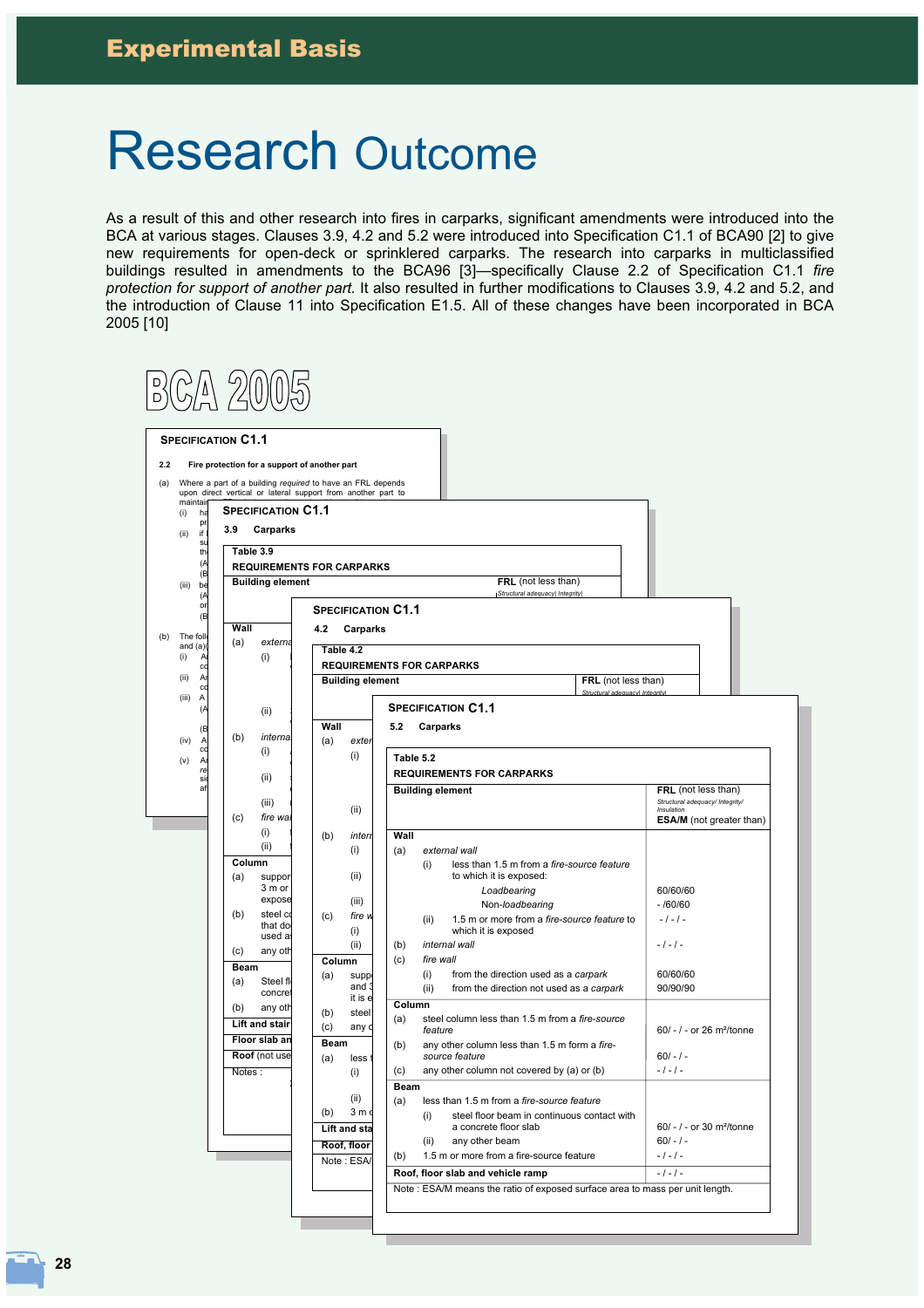

# ECONOMICAL CARPARKS A Guide to Fire Safety



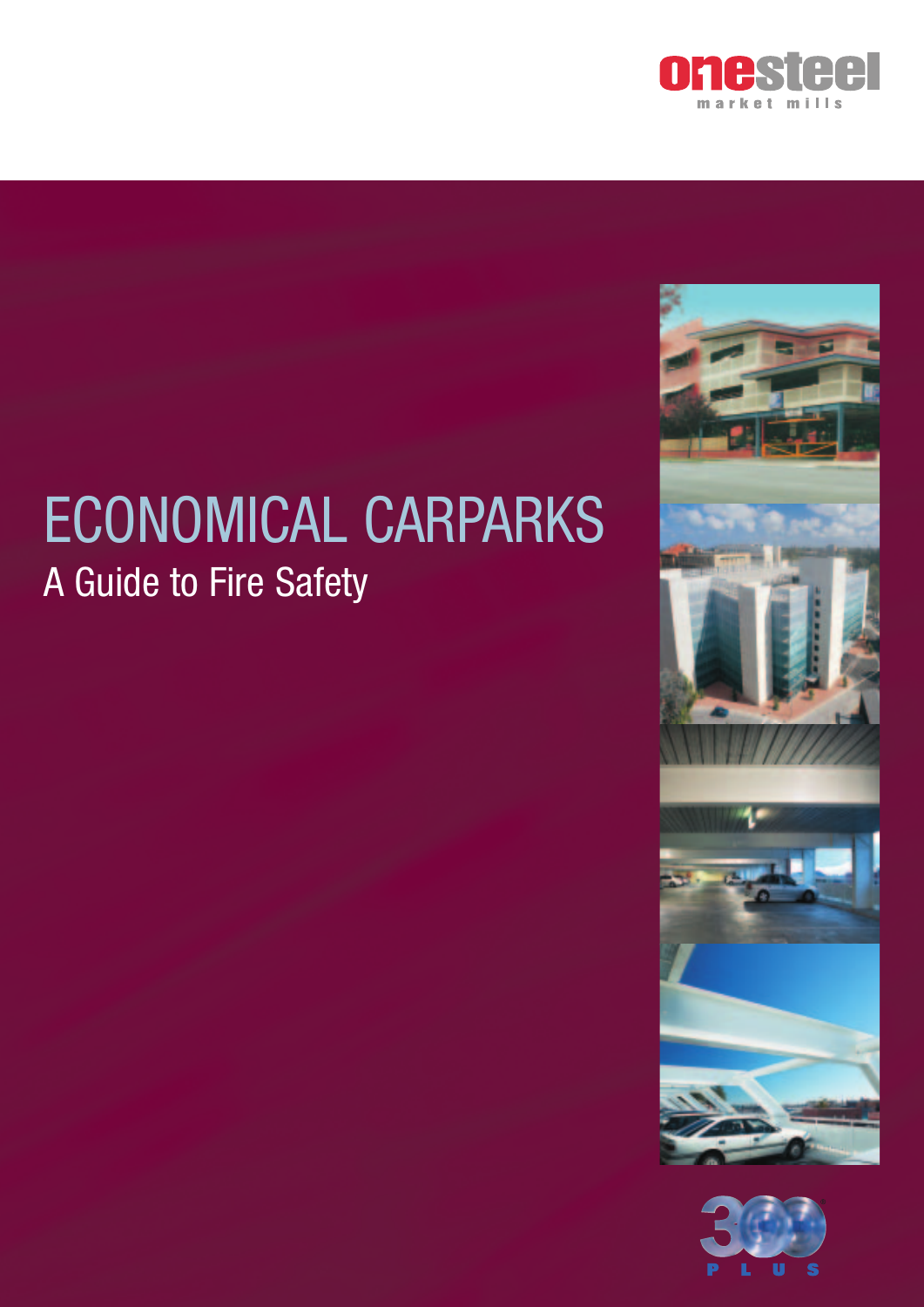| <b>Introduction</b>                                                                                                                                                            | 1                                        |
|--------------------------------------------------------------------------------------------------------------------------------------------------------------------------------|------------------------------------------|
| <b>Steel Carparks</b><br><b>This Publication</b>                                                                                                                               | $\mathbf{2}$<br>4                        |
| <b>BCA Deemed-to-Satisfy Provisions</b>                                                                                                                                        | 5                                        |
| <b>What is a Carpark?</b><br><b>What is Open-Deck?</b><br><b>When are Sprinklers Required?</b><br><b>Sprinklers Requirements</b>                                               | 6<br>$\overline{7}$<br>8<br>$\mathbf{q}$ |
| <b>What Situations Allow Use of Bare Steel?</b><br>Stand-alone carpark buildings<br>Carparks adjoining other parts<br>Carparks above other parts<br>Carparks below other parts | 10<br>10<br>12<br>14<br>16               |
| <b>Fire-Engineering Approach</b>                                                                                                                                               | 19                                       |
| <b>Alternative Solutions for Open-Deck or Sprinklered Carparks</b><br>Carparks adjoining other parts<br>Carparks below other parts                                             | 20<br>20<br>21                           |
| <b>Experimental Basis</b>                                                                                                                                                      | 23                                       |
| <b>Experimental Program</b><br>Open-deck carpark<br><b>Closed carpark</b><br>Partially open carpark<br>Carpark in multiclassified building                                     | 24<br>24<br>25<br>26<br>27               |
| <b>Research Outcome</b>                                                                                                                                                        | 28                                       |
| <b>References</b><br><b>Acknowledgment</b><br><b>Appendix A: ESA/M of Steel Sections</b>                                                                                       | 29<br>29<br>30                           |
|                                                                                                                                                                                |                                          |

#### **Abbreviations used:**

| $ESA/M =$  | The ratio of exposed surface area to mass per unit length<br>(see Appendix A for ESA/M of steel sections).                                                                                                                                                                                                                                                                                                       |
|------------|------------------------------------------------------------------------------------------------------------------------------------------------------------------------------------------------------------------------------------------------------------------------------------------------------------------------------------------------------------------------------------------------------------------|
| <b>FRL</b> | Fire-resistance level—the grading periods in minutes determined in accordance<br>with BCA Specification A2.3 for the following criteria -<br>structural adequacy; and<br>(a)<br>(b)<br><i>integrity</i> ; and<br><i>insulation.</i><br>(c)<br>and expressed in that order.<br>Note: A dash means that there is no requirement for that criteria. For example,<br>-/-/- means there is no requirement for an FRL. |
| <b>FSF</b> | Fire-source feature— means-<br>the far boundary of a road adjoining the allotment; or<br>(a)<br>(b)<br>a side or rear boundary of the allotment; or<br>and external wall of another building on the allotment which is not a<br>(c)<br>Class 10 building.                                                                                                                                                        |

Definition: Bare steel - steel members which have no fire-protective coating.